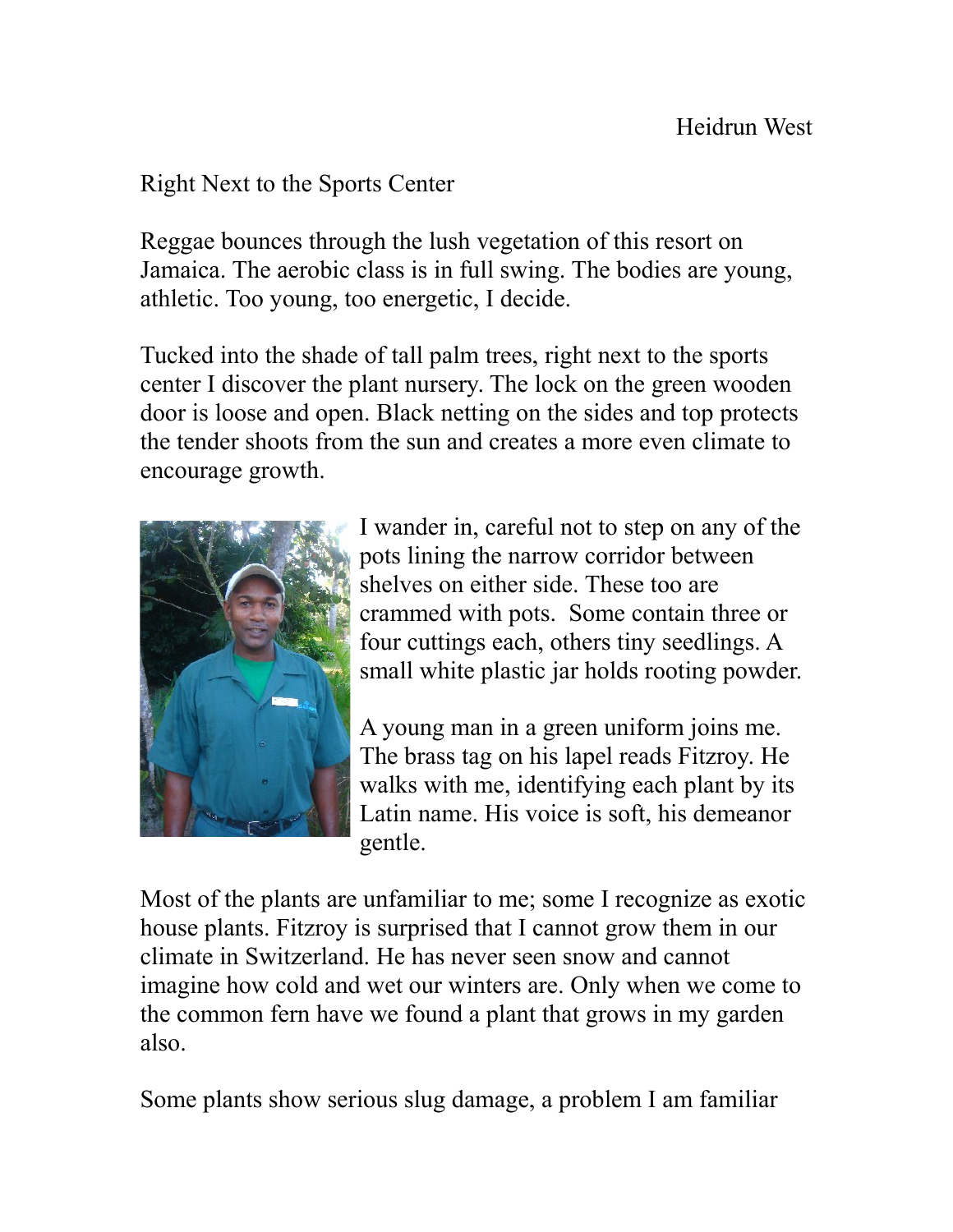with. Fitzroy pulls a leaf aside to show me where "the devils" hide. We discuss combat strategies, such as drowning them in trays of beer or using pellets. I mention my fear of hurting the hedgehogs feeding on poisoned slugs. Fitzroy does not know hedgehogs. He imagines them to be like a local fish with a row of "porcupines" along its back. I do not know the fish. He fetches a powder, six times more expensive than the pellets but much more effective, he says. As it is so fine, he mixes it with cornmeal to apply it evenly.

We weave around the pots on the ground, touching this leaf and that. We discuss architectural plants, the function of variegated leaves, the reason his orchids may be doing so poorly. There are at least 30 years between us, an entire ocean, different languages and backgrounds, but our love for plants unites us. Our *plant speak* flows easily.

We come to the end. Around the door are masses of poinsettias. We agree there is nothing worse than a poinsettia past its Christmas best, and we are at the end of January.

I tell Fitzroy about my garden, the many holes I have dug over the years, the time it takes to prune 300 roses. Fitzroy's face opens into a big smile, "I have a beautiful garden at my home." I would love to see it but Fitzroy informs me that as an employee he is not permitted to take guests to his house. I am disappointed but understand. I reach out to shake hands and thank him for having taken his time to show me around.

Abruptly, he continues. 'My mother died on December 29.' 'How old was she?' 'Only 54. She died of a heart attack.' 'That must have been so hard for you. I know. I lost my mother when she was 62.' 'She was a wonderful woman.' 'I am sure she was.'